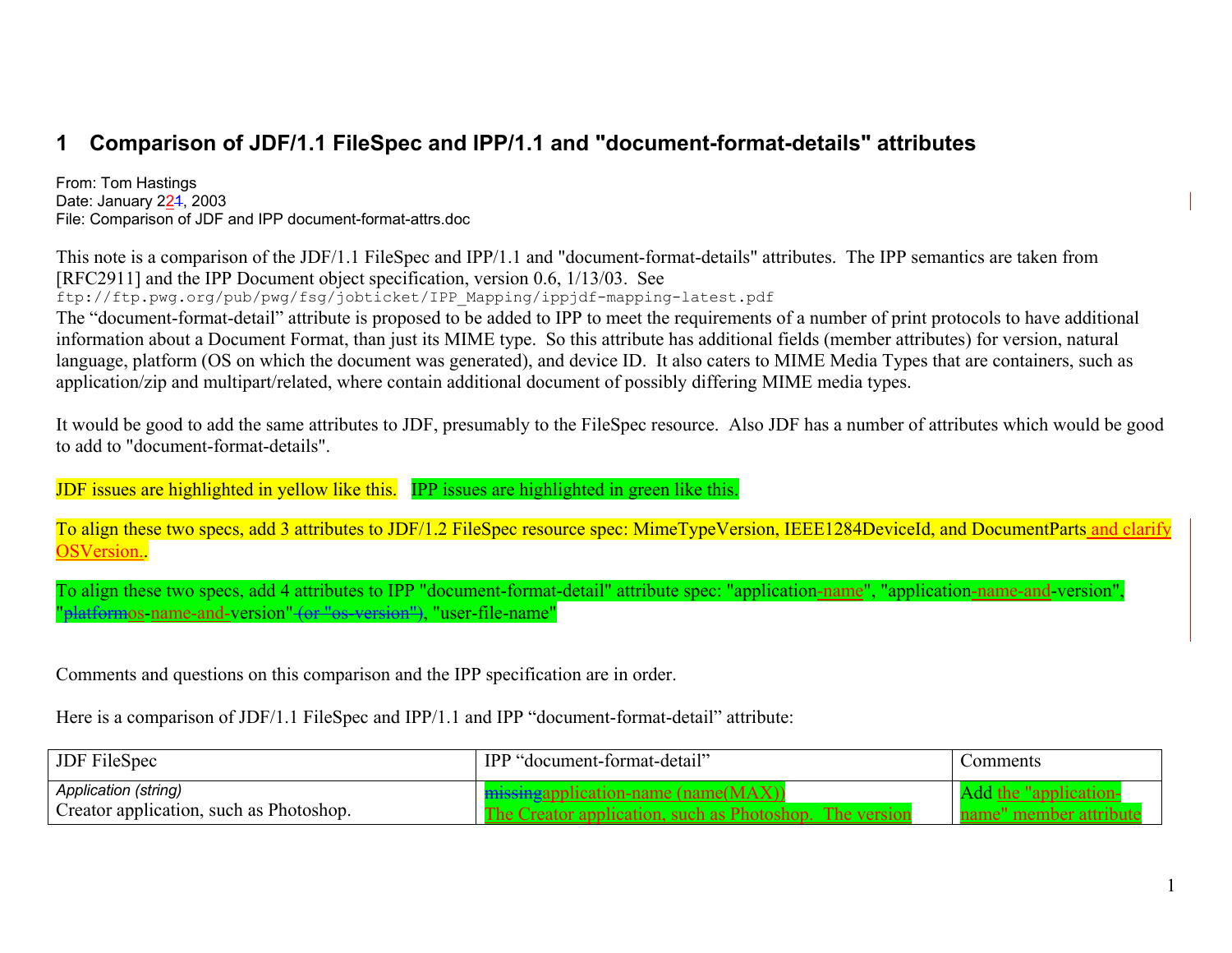| <b>JDF</b> FileSpec                                                                                                                                                                                                                | IPP "document-format-detail"                                                                                                                                                                                                                                                                                                                                                                                          | Comments                                               |
|------------------------------------------------------------------------------------------------------------------------------------------------------------------------------------------------------------------------------------|-----------------------------------------------------------------------------------------------------------------------------------------------------------------------------------------------------------------------------------------------------------------------------------------------------------------------------------------------------------------------------------------------------------------------|--------------------------------------------------------|
| AppOS (enumerations)                                                                                                                                                                                                               | number MUST NOT be included. See the "application-<br><u>name-and-version" member attribute</u><br>ISSUE 05: Should we call this member attribute "os-type", instead                                                                                                                                                                                                                                                  | to IPP "document-<br>format-detail"<br>Same semantics. |
| Operating system of the application that created the file. See<br><b>OSVersion</b> for the version number of the operating system.<br>Possible values are:                                                                         | of "platform", in order to agree with the PWG Printer Installation<br>Extension (see draft-ietf-ipp-install-04.txt)?<br>"platformos-name" (type3 keyword) This REQUIRED<br>member attribute identifies the operating system type the of<br>platform on which the document was generated. Valid<br>values are the special keyword value: 'unknown' and the<br>operating system names defined in the IANA document [os- | Clarify JDF AppOS                                      |
|                                                                                                                                                                                                                                    | names] that do not include a version number and the special<br>keyword value: 'unknown'. Although the IANA registry<br>requires that the names be all upper-case, the values MUST<br>be all lower case in this field since they are IPP keywords<br>(plus hyphen-minus $(-)$ , period $(.)$ , and slash $()$ ). Examples:                                                                                             |                                                        |
| Unknown - Default value                                                                                                                                                                                                            | $\frac{\text{mkmown}}{\text{m}}$ (linux', $\frac{\text{mkm}}{\text{m}}$ + 2.2', $\text{cos}/2$ ', $\text{mac}$ ', $\text{mac-x}$ ', $\text{m}$ -                                                                                                                                                                                                                                                                      | Could do some better                                   |
| Mac<br>Windows                                                                                                                                                                                                                     | os-4.0', 'unix', $\frac{\cdot}{2}$ unix-bsd', $\frac{\cdot}{2}$ win32', 'windows-95',<br>"windows-98', 'windows-ce', 'windows-nt', 'windows-nt-4',                                                                                                                                                                                                                                                                    | alignment of values<br>and/or add "platform-           |
| Linux                                                                                                                                                                                                                              | "windows-nt-5", "windows-2000", and "unknown".                                                                                                                                                                                                                                                                                                                                                                        | version" or "os-version"                               |
| Solaris                                                                                                                                                                                                                            |                                                                                                                                                                                                                                                                                                                                                                                                                       |                                                        |
| IRIX                                                                                                                                                                                                                               |                                                                                                                                                                                                                                                                                                                                                                                                                       |                                                        |
| DG UX                                                                                                                                                                                                                              |                                                                                                                                                                                                                                                                                                                                                                                                                       |                                                        |
| HP UX                                                                                                                                                                                                                              |                                                                                                                                                                                                                                                                                                                                                                                                                       |                                                        |
| AppVersion (string)                                                                                                                                                                                                                | application-name-and-version (name(MAX))                                                                                                                                                                                                                                                                                                                                                                              | Add "application-name-                                 |
| Version of the value of the <i>Application</i> attribute.                                                                                                                                                                          | The application name and version. Example: 'Photoshop<br>V3.0.                                                                                                                                                                                                                                                                                                                                                        | and-version" to IPP<br>"document-format-detail"        |
| CheckSum (hexBinary)                                                                                                                                                                                                               |                                                                                                                                                                                                                                                                                                                                                                                                                       | Handled in IPP by the                                  |
| Checksum of the file being referenced using the RSA MD5<br>algorithm. In JDF 1.1a, the term RSA MD was completed to RSA<br>MD5. The data type was modified to hexBinary to accommodate<br>the 128 bit output of the MD5 algorithm. |                                                                                                                                                                                                                                                                                                                                                                                                                       | TLS lower layer security.                              |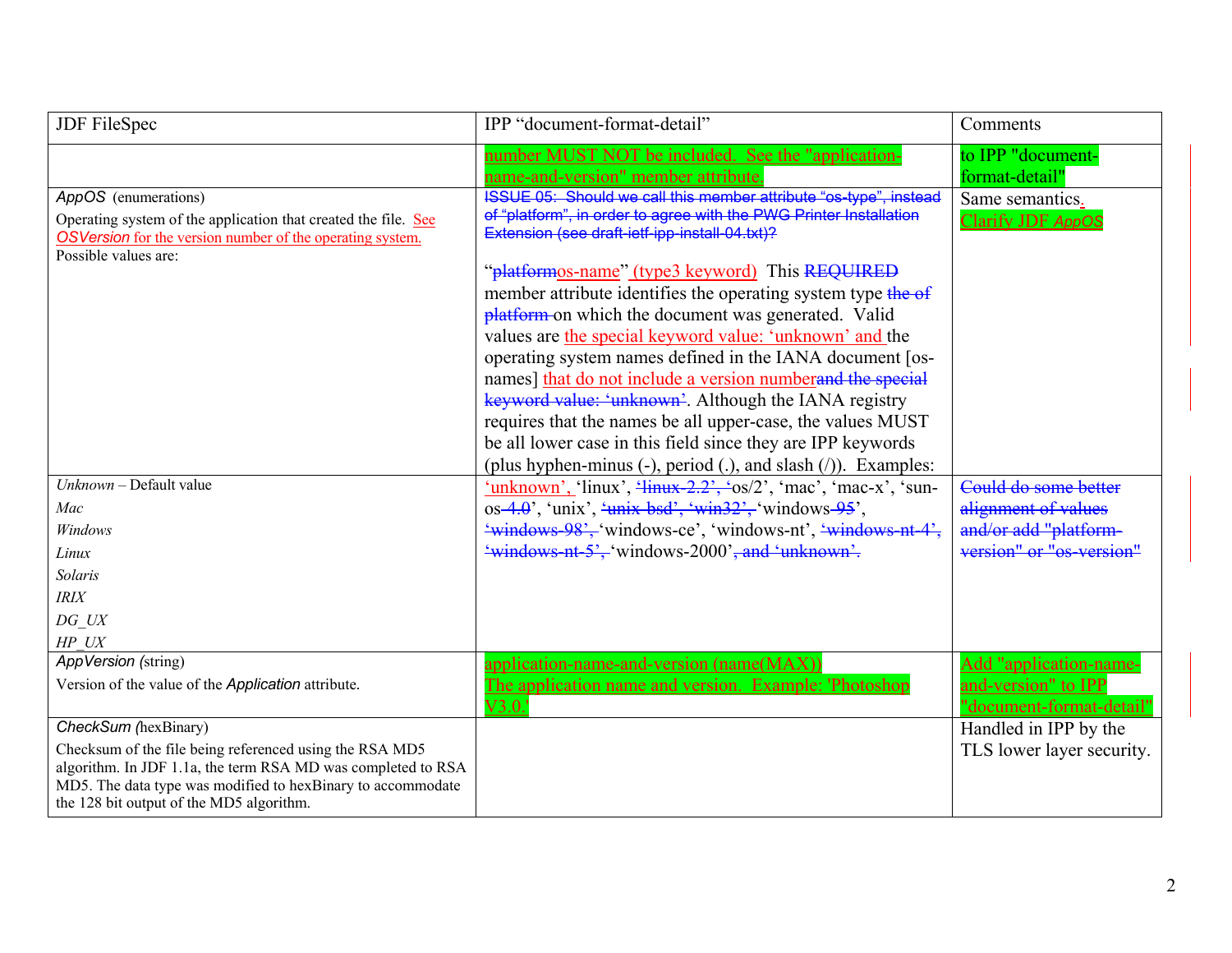| JDF FileSpec                                                                                                                                                                                                                                                                                                                       | IPP "document-format-detail"                                                         | Comments                                                                           |
|------------------------------------------------------------------------------------------------------------------------------------------------------------------------------------------------------------------------------------------------------------------------------------------------------------------------------------|--------------------------------------------------------------------------------------|------------------------------------------------------------------------------------|
| Compression (enumeration)<br>Indicates how the file is compressed. Possible values are:<br>None - The file is not compressed. Default value.<br>Deflate - The file is compressed using ZIP public domain<br>compression (RFC 1951)<br>$Gzip$ – GNU zip compression technology (RFC 1952)<br>Compress – UNIX compression (RFC 1977) | "compression" (type3 keyword) Values:<br>'none'<br>'deflate'<br>'gzip'<br>'compress' | Is a separate attribute in<br>IPP. Has the exact same<br>values (except for case). |
| Disposition (enumeration)<br>Indicates what the device should do with the file when the<br>process that uses this resource as an input resource completes.<br>Possible values are:                                                                                                                                                 |                                                                                      | <b>ISSUE: I think LPR has</b><br>this, right? So should we<br>add it to IPP?       |
| $Unlink$ – The device should release the file.<br>Delete – The device should attempt to delete the file.<br>Retain - The device should do nothing with the file. Default<br>value.                                                                                                                                                 |                                                                                      |                                                                                    |
| DocumentNaturalLang                                                                                                                                                                                                                                                                                                                | "document-natural-language"                                                          | Same semantics and<br>values                                                       |
| FileFormat (string)<br>A formatting string used with the Template attribute to define a<br>sequence of filenames in a batch process.                                                                                                                                                                                               |                                                                                      | Not sure I understand.<br>Don't put in IPP.                                        |
| FileSize (integer)                                                                                                                                                                                                                                                                                                                 | "k-octets"                                                                           | Same semantics,<br>different units of<br>measure.                                  |
| FileTemplate (string)<br>A template, used with <i>FileFormat</i> , to define a sequence of<br>filenames in a batch process. If neither URL nor UID is present,<br>both FileFormat and FileTemplate must be present, unless the<br>resource is a pipe.                                                                              |                                                                                      | Not sure I understand.<br>Don't put in IPP.                                        |
| FileVersion (string)<br>Version of the file referenced by this FileSpec.                                                                                                                                                                                                                                                           |                                                                                      | Not sure I understand.<br>Don't put in IPP.                                        |
| <b>IEEE1284DeviceId?</b> (string)<br>Identifies the type of device for which the document was                                                                                                                                                                                                                                      | device-id $(text(127))$<br>This REQUIRED member attribute identifies the type of     | <b>Add IEEE1284DeviceId</b><br>to <b>JDF</b> FileSpec resource                     |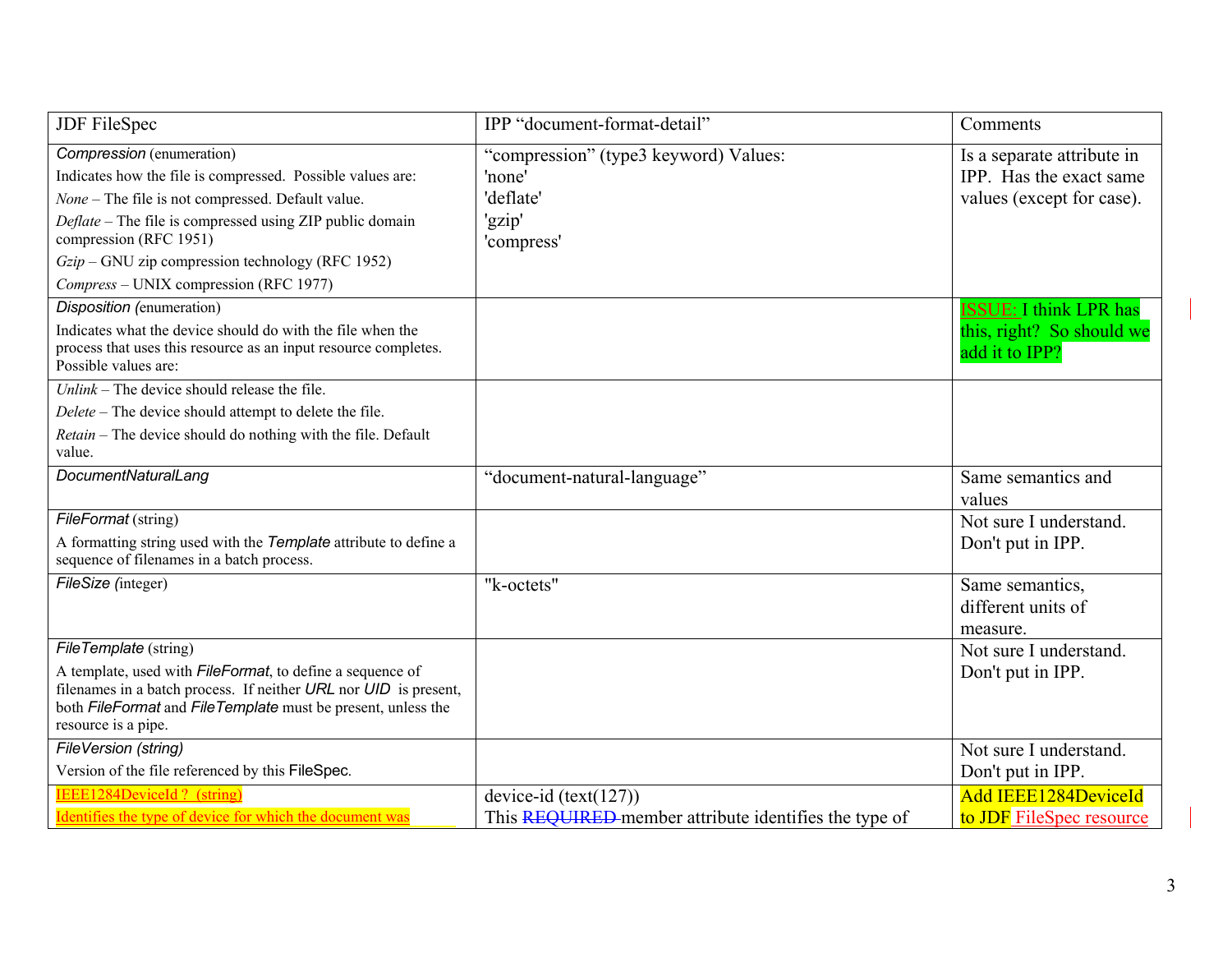| JDF FileSpec                                                                                                                                                                                                                                                                                                                                                                                                                                                                                                                                                                                                                                                                                                                                                                                                                | IPP "document-format-detail"                                                                                                                                                                                                                                                                                                                                                                                                                                                                                                                                                                                                                                                                                                                                                                                                        | Comments                                                                                                   |
|-----------------------------------------------------------------------------------------------------------------------------------------------------------------------------------------------------------------------------------------------------------------------------------------------------------------------------------------------------------------------------------------------------------------------------------------------------------------------------------------------------------------------------------------------------------------------------------------------------------------------------------------------------------------------------------------------------------------------------------------------------------------------------------------------------------------------------|-------------------------------------------------------------------------------------------------------------------------------------------------------------------------------------------------------------------------------------------------------------------------------------------------------------------------------------------------------------------------------------------------------------------------------------------------------------------------------------------------------------------------------------------------------------------------------------------------------------------------------------------------------------------------------------------------------------------------------------------------------------------------------------------------------------------------------------|------------------------------------------------------------------------------------------------------------|
| formatted, including manufacturer and model. The value of this<br>variable MUST exactly match the IEEE 1284-2000 Device ID<br>string, except the length field MUST NOT be specified. See the<br>Microsoft Universal Plug and Play [upnp] section 2.2.6 DeviceId<br>parameter for details and examples.                                                                                                                                                                                                                                                                                                                                                                                                                                                                                                                      | device for which the document was formatted, including<br>manufacturer and model. This attribute is intended to<br>identify document formats that are not portable, e.g., PDLs<br>that are device dependent. The value of this variable MUST<br>exactly match the IEEE 1284-2000 Device ID string, except<br>the length field MUST NOT be specified. See the Microsoft<br>Universal Plug and Play [upnp] section 2.2.6 DeviceId<br>parameter for details and examples.                                                                                                                                                                                                                                                                                                                                                              |                                                                                                            |
| MimeType (string)                                                                                                                                                                                                                                                                                                                                                                                                                                                                                                                                                                                                                                                                                                                                                                                                           | "document-format" (mimeMediaType)                                                                                                                                                                                                                                                                                                                                                                                                                                                                                                                                                                                                                                                                                                                                                                                                   | Same semantics as JDF,                                                                                     |
| Mime type of the file.                                                                                                                                                                                                                                                                                                                                                                                                                                                                                                                                                                                                                                                                                                                                                                                                      |                                                                                                                                                                                                                                                                                                                                                                                                                                                                                                                                                                                                                                                                                                                                                                                                                                     | but "document-format" is<br>a separate IPP attribute.                                                      |
| MimeTypeVersion? (string)<br>The level or version of the document format. These values are<br>the same as the Printer MIB [RFC1759] prtInterpreterLangLevel.<br>For example, the value for PostScript level 3 would be: "3" and<br>for PCL 5e would be '5e'.                                                                                                                                                                                                                                                                                                                                                                                                                                                                                                                                                                | "document-format-version"<br>This REQUIRED member attribute contains the level or<br>version of the document format. These values are the same<br>as the Printer MIB [RFC1759] prtInterpreterLangLevel. For<br>example, the value for PostScript level 3 would be: "3" and<br>for PCL 5e would be '5e'.                                                                                                                                                                                                                                                                                                                                                                                                                                                                                                                             | <b>Add MimeTypeVersion</b><br>to JDF FileSpec resource.                                                    |
| OSVersion (string)<br>Version of the operating system idnetified by AppOS. Value<br>include 'unknown' and the version number part of the IANA<br><b>Registry of Operating System Names, not including the</b><br><b>HYPHEN (-) character. See:</b><br>http://www.iana.org/assignments/operating-system-names<br>Examples: For $AppOS = Windows: 95, 98$ . For $AppOS =$<br>Windows NT: 4, 5. For $AppOS = Linux: 2.2$ .<br><b>ISSUE: Or should we deprecate OSVersion and define</b><br>AppOSAndVersion which are complete values from the<br><b>IANA Registry, which is all uppercase. Examples are:</b><br>X', 'LINUX-2.2', 'OS/2', 'MAC', 'MAC-X', 'SUN-OS-<br>'UNIX', 'UNIX-BSD', 'WIN32', 'WINDOWS-95'<br>WINDOWS-98', 'WINDOWS-CE', 'WINDOWS-NT'.<br>WINDOWS-NT-4', 'WINDOWS-NT-5', 'WINDOWS-2000',<br>AND 'UNKNOWN'. | os-name-and-version (name(MAX))<br>This member attribute identifies the operating system name<br>and version number on which the document was generated.<br>Valid values are the special keyword value: 'unknown' and<br>any of the operating system names defined in the IANA<br>Registry, but SHOULD be the ones that include a version<br>number. Although the IANA registry requires that the<br>names be all upper-case, the values MUST be all lower case<br>in this field since they are IPP keywords (plus hyphen-minus<br>period (.), and slash $($ <sup>)</sup> ).<br>Examples: 'unknown'. ' $\lim_{x \to 2}$ ', ' $\lim_{x \to 2}$ ', 'os/2', 'mac'<br>mac-x', 'sun-os-4.0', 'unix', 'unix-bsd', 'win32', 'windows-<br>95', 'windows-98', 'windows-ce', 'windows-nt', 'windows-<br>nt-4', 'windows-nt-5', 'windows-2000' | <b>Clarify JDF OSVersion</b><br>Add "os-name-and-<br>version" attribute to IPP<br>"document-format-detail" |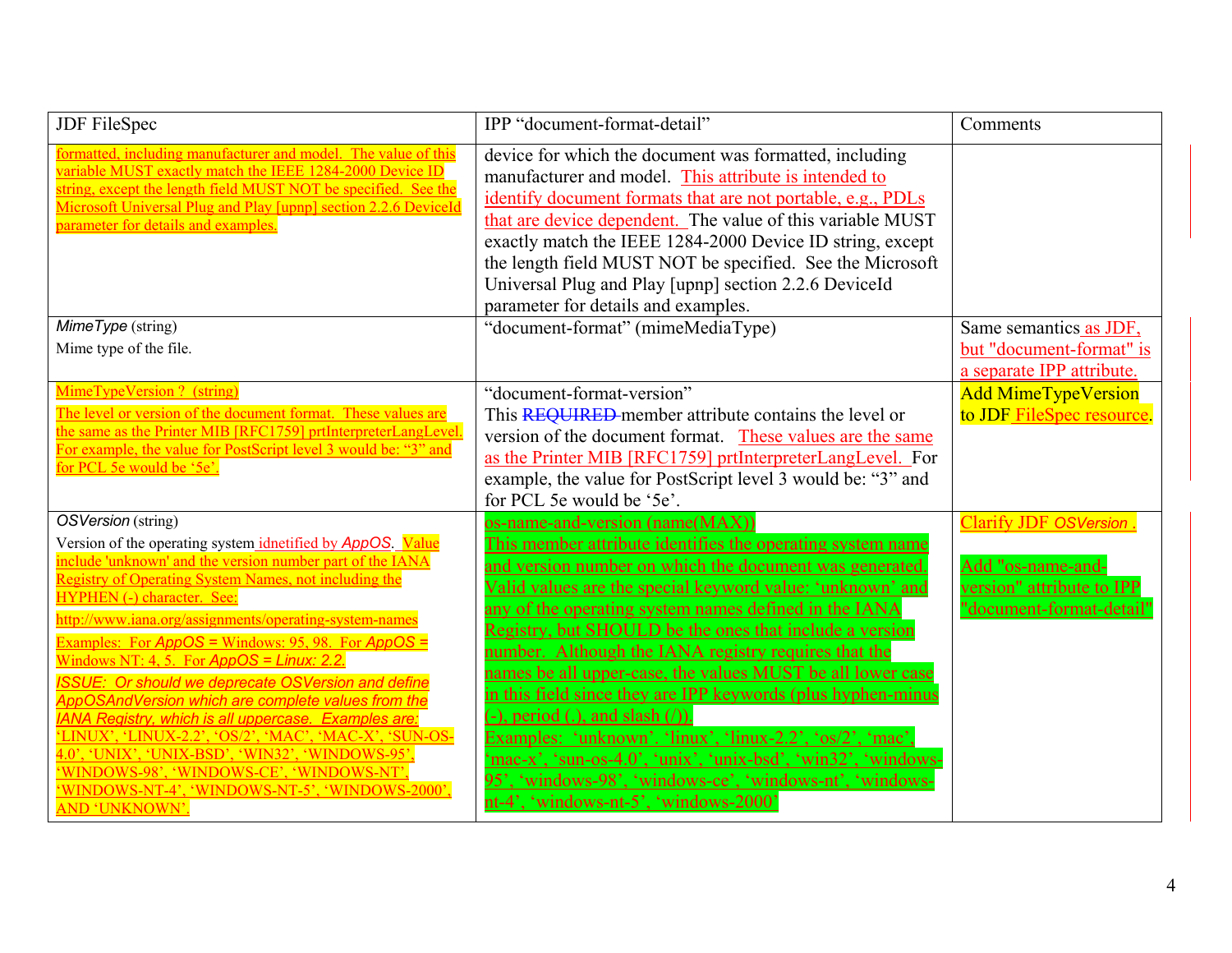| <b>JDF</b> FileSpec                                                                                                                                                                                                                                                                                                        | IPP "document-format-detail"                                                                                                      | Comments                                                                                                         |
|----------------------------------------------------------------------------------------------------------------------------------------------------------------------------------------------------------------------------------------------------------------------------------------------------------------------------|-----------------------------------------------------------------------------------------------------------------------------------|------------------------------------------------------------------------------------------------------------------|
| PageOrder (enumeration)<br>Indicates whether the pages in the file are in reverse order.<br>Possible values are:                                                                                                                                                                                                           | "page-order-received"                                                                                                             | separate IPP attribute.<br>Same same semantics                                                                   |
| Ascending – The first page in the file is the lowest numbered<br>page.<br>Descending – The first page in the file is the highest numbered<br>page.                                                                                                                                                                         | $'1$ -to-n'<br>$'n-to-1'$                                                                                                         | Mappable values                                                                                                  |
| ResourceUsage (NMTOKEN)<br>If an element uses more than one FileSpec subelement, this<br>attribute is used to refer from the parent element to a certain child<br>element of this type, for example, see Error! Reference source<br>not found                                                                              |                                                                                                                                   | Don't put in IPP.                                                                                                |
| <b>UID</b> (string)<br>Unique internal ID of the referenced file. This attribute is<br>dependent on the type of file that is referenced:<br>PDF: Variable unique identifier in the ID field of the PDF file's<br>trailer.<br>ICC Profile: Profile ID in byte 84-99 of the ICC profile header.<br>Others – Format specific. |                                                                                                                                   | Don't put in IPP.                                                                                                |
| <b>URL</b> (string)<br>Location of the file. If URL is not present, and neither<br>FileFormat nor FileTemplate are present, the referencing<br>resource must be a pipe.                                                                                                                                                    | "document-uri"                                                                                                                    | Same semantics as JDF,<br>but "document-uri" is a<br>separate <b>IPP</b> attribute.                              |
| UserFileName (string)<br>A user-friendly name which may be used to identify the file. but<br>is not guaranteed to be unique.                                                                                                                                                                                               | user-file-name (name(MAX))<br>A user-friendly name which may be used to identify the file,<br>but is not guaranteed to be unique. | <b>Clarify JDF UserFileName</b><br>Need to add "user-file-<br>name" attribute to IPP<br>"document-format-detail" |
| FileAlias *(element)<br>Defines a set of mappings between file names that may occur in<br>the document and URLs (which may refer to external files or<br>parts of a MIME message).                                                                                                                                         |                                                                                                                                   | Not sure I understand.<br>Don't put in IPP.                                                                      |
| Add a DocumentPart * subelement which has only a subset                                                                                                                                                                                                                                                                    | document-format-details (1setOf collection)                                                                                       | <b>Add a DocumentParts</b>                                                                                       |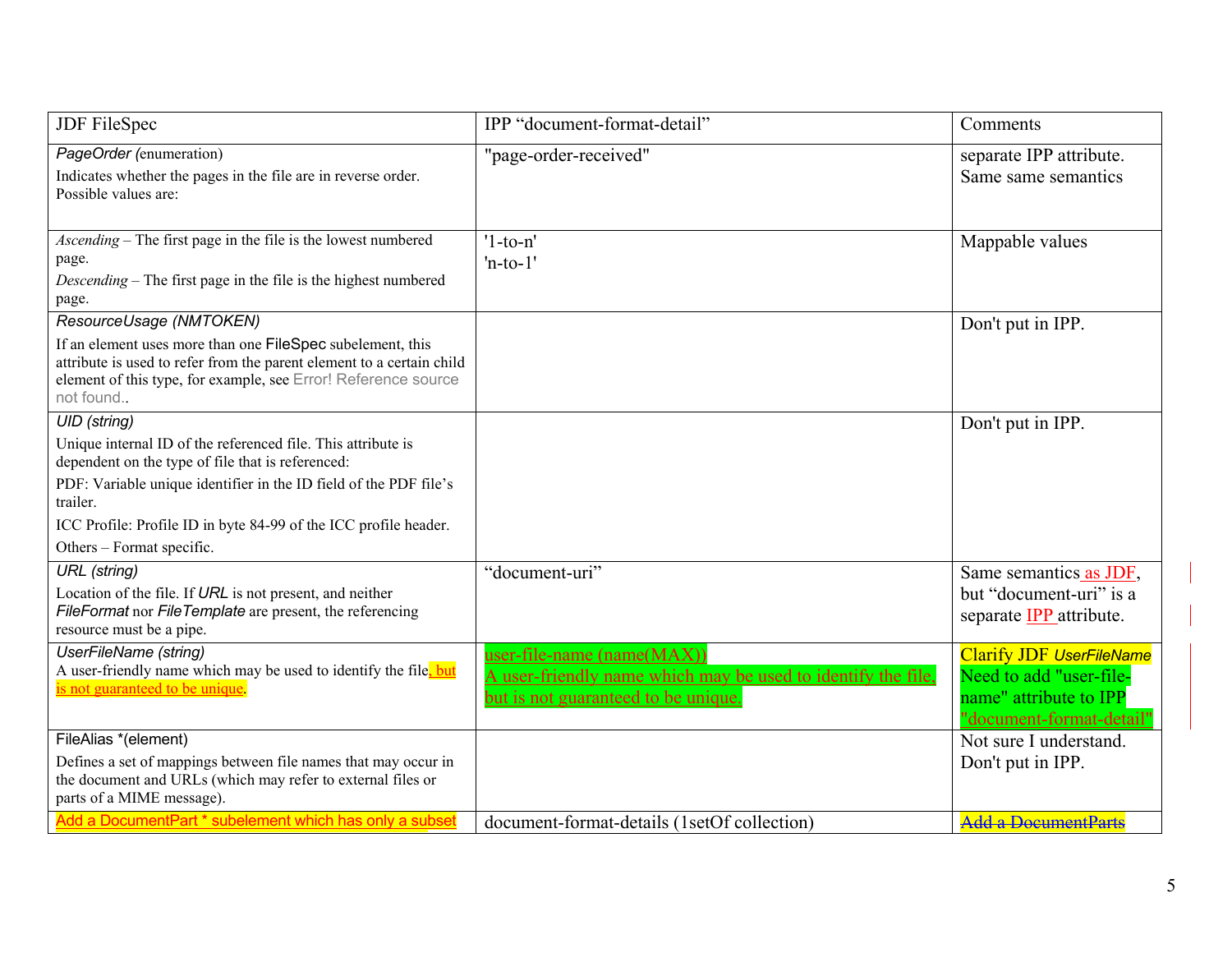| <b>JDF</b> FileSpec                                                                                                                                                                                                                                                                                                                                                                                                                                                                                                                                                                  | IPP "document-format-detail"                                                                                                                                                                                                                                                                                                                                                                                                                                                                                                                                                                                                                                                                                                                                                                                  | Comments                                                                                                                                                                                                                                                                                                                                                                                                                                                                                                                                                |
|--------------------------------------------------------------------------------------------------------------------------------------------------------------------------------------------------------------------------------------------------------------------------------------------------------------------------------------------------------------------------------------------------------------------------------------------------------------------------------------------------------------------------------------------------------------------------------------|---------------------------------------------------------------------------------------------------------------------------------------------------------------------------------------------------------------------------------------------------------------------------------------------------------------------------------------------------------------------------------------------------------------------------------------------------------------------------------------------------------------------------------------------------------------------------------------------------------------------------------------------------------------------------------------------------------------------------------------------------------------------------------------------------------------|---------------------------------------------------------------------------------------------------------------------------------------------------------------------------------------------------------------------------------------------------------------------------------------------------------------------------------------------------------------------------------------------------------------------------------------------------------------------------------------------------------------------------------------------------------|
| of the FileSpec attributes, i.e., attributes that can be the<br>same for multiple parts. So FileSpecPart includes only:<br><b>Application (string)</b><br><b>AppOS</b> (enumerations)<br><b>AppVersion (string)</b><br>DocumentNaturalLang<br><b>OSVersion</b> (string)<br>Mime Type (string)<br>MimeTypeVersion ? (string)<br><b>IEEE1284DeviceId?</b> (string)<br>Only include the FileSpecPart instances which are different<br>from each other. So if a zip file contains 100 PostScript files<br>all with the same attributes, only one DocumentPart<br>subelement is supplied. | This member attribute identifies the document format details<br>of the body parts, if the top level document format is a<br>container types, such as 'multipart/related' or<br>'application/zip'. The Printer MUST support this member<br>attribute if it supports a container MIME type.<br>The member attributes defined for this collection are the<br>same as those defined for "document-format-detail" itself,<br>i.e., a recursive definition. But there MUST NOT be any<br>duplicate collection values at the same level; its a set, not a<br>sequence. So 100 PostScript files with the same details in a<br>.zip file would have 'application/zip' as the top level MIME<br>type with its details and only one value of the "document-<br>format-details" member attribute with PostScript details. | subelement * to JDF se<br>FileSpee ean represent a<br><del>container objects which</del><br>contains parts which<br>aave their own<br>attributes.Add a<br>DocumentPart to JDI<br>FileSpec which has a<br>subset of the FileSpec<br>attributes. Include only<br>the intensive attributes,<br>i.e., the ones that can<br>apply to multiple parts.<br><b>ISSUE: Rainer suggest</b><br>that the sub-parts of a zip<br>file or multipart file can<br>be represented using JDF<br>partitioning, so that we<br>don't need to add sub-<br>elements to FileSpec. |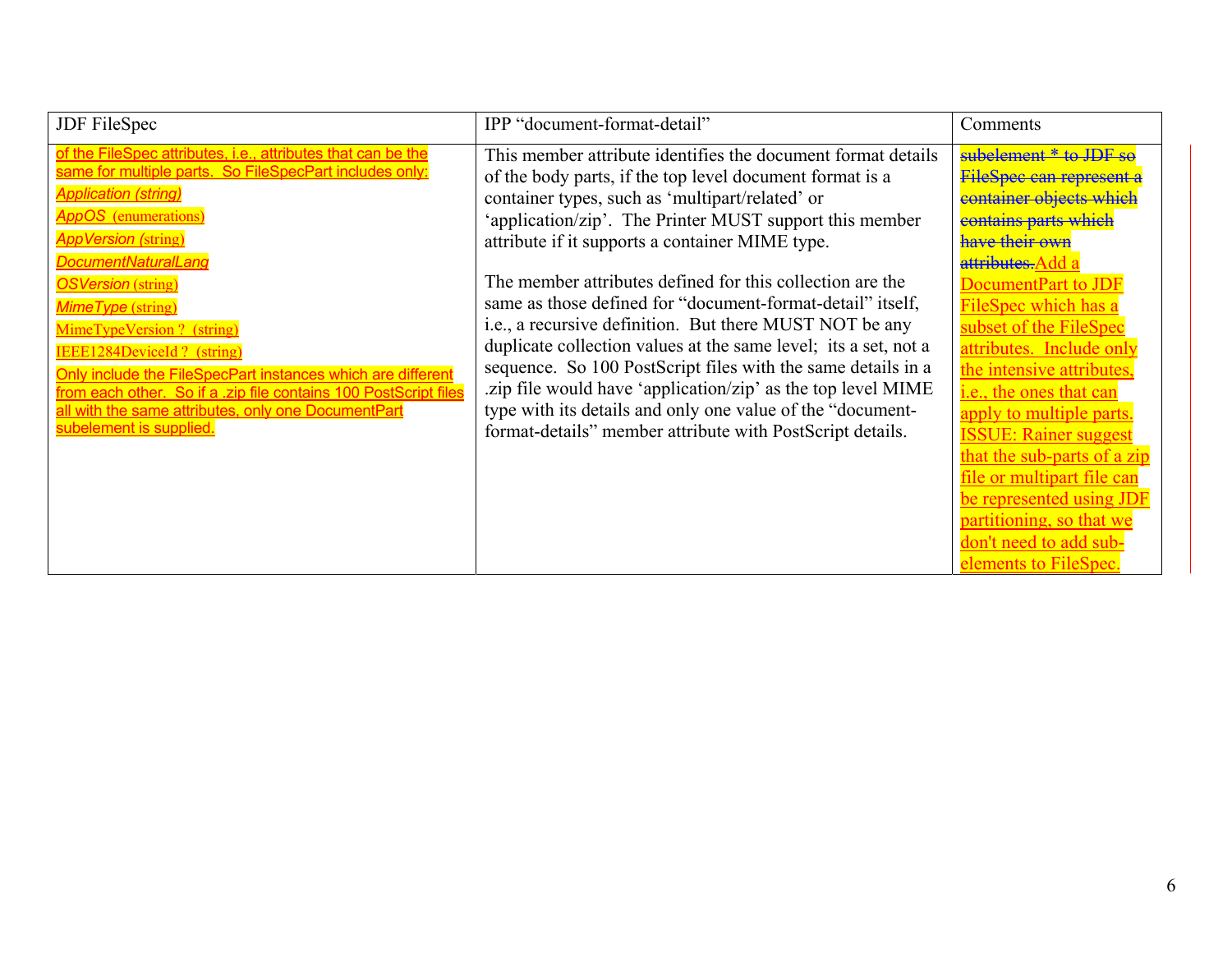# **2 Full IPP "document-format-detail" (collection) proposed specification, so far**

Here is the full IPP "document-format-detail" specification:

## **2.1.1 document-format-detail (collection)**

ISSUE 04: Is the definition of "document-format-detail" OK?

This OPTIONAL Document Description attribute provides additional information about the document format or document formats in the Document object. The member attributes of the "document-format-detail" attribute are:

| <b>Member Attribute Name</b>      | <b>Attribute Syntax</b>   | <b>Present</b> | <b>Printer Support</b>                                                            |
|-----------------------------------|---------------------------|----------------|-----------------------------------------------------------------------------------|
| document-format                   | mimeMediaType             | <b>MUST</b>    | <b>MUST</b>                                                                       |
| document-format-version           | text( <b>127</b> )        | <b>MAY</b>     | MUST                                                                              |
| document-format-natural-languages | 1setOf naturalLanguage    | MAY            | MUST                                                                              |
| platform                          | type3 keyword   name(MAX) | MAY            | <b>MUST</b>                                                                       |
| device-id                         | text( <b>127</b> )        | MAY            | MUST                                                                              |
| document-format-details           | 1setOf collection         | <b>MAY</b>     | MUST - If the Printer support<br>a format that contains other<br>document formats |

#### **Table 1 - "document-format-detail" member attributes**

#### **2.1.1.1 document-format (mimeMediaType)**

This REQUIRED member attribute contains the MIME Media Type of the top level document content. The standard values for this attribute are Internet Media types (sometimes called MIME types). For further details see the description of the 'mimeMediaType' attribute syntax in [RFC2911] section 4.1.9.

If it is a MIME Media Type, such as 'multipart/related' or 'application/zip', that is a container format that contains document parts, the "document-formatdetails" member attribute described each part.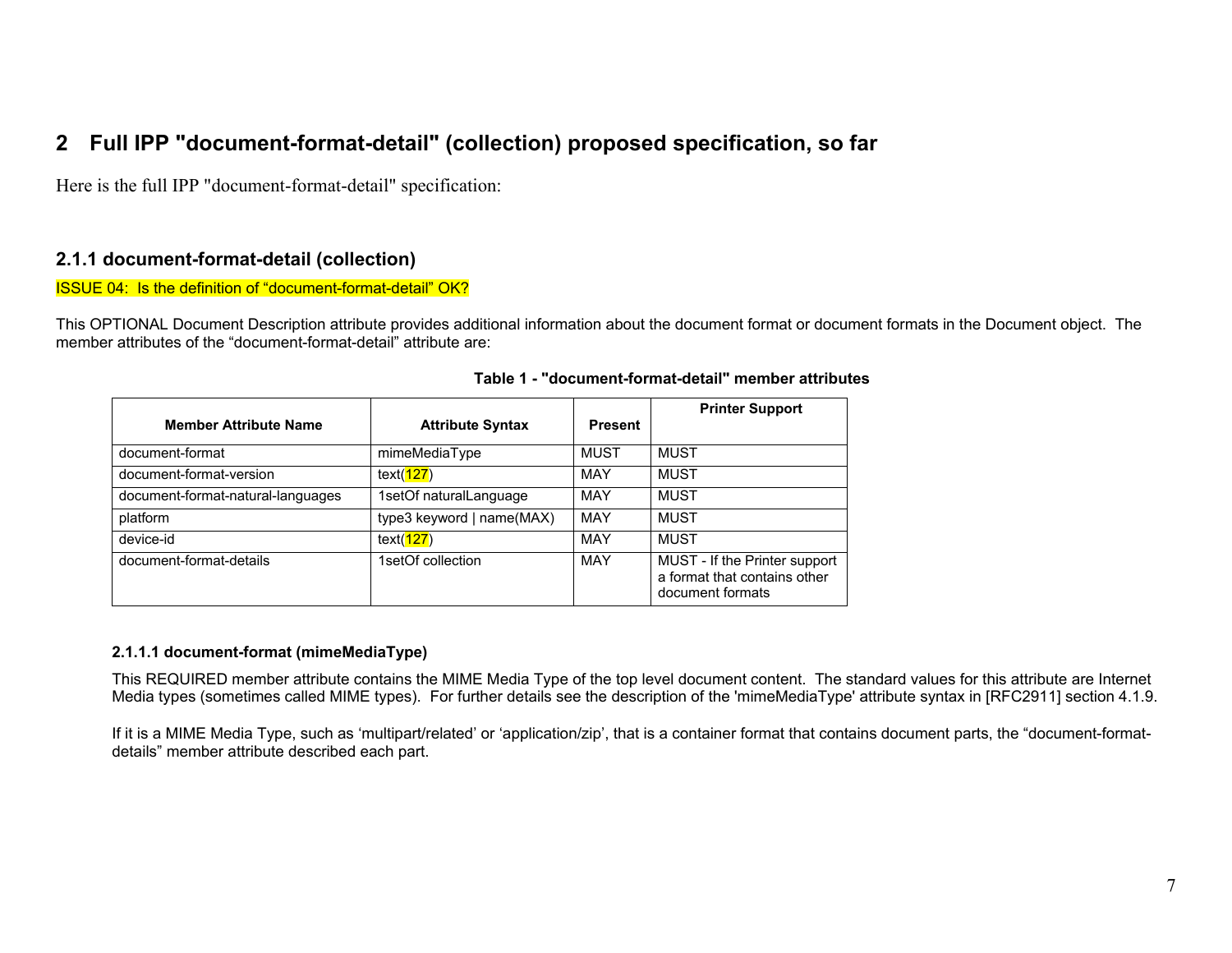#### **2.1.1.2 document-format-version (text(127))**

This REQUIRED member attribute contains the level or version of the document format. For example, the value for PostScript level 3 would be: "3" and for PCL 5e would be '5e'.

### **2.1.1.3 document-format-natural-languages (1setOf naturalLanguage)**

This REQUIRED member attribute contains the natural language(s) of the document. The Printer MAY use this value to select fonts or other Globalization processing.

### **2.1.1.4 platform (type3 keyword | name(MAX))**

ISSUE 05: Should we call this member attribute "os-type", instead of "platform", in order to agree with the PWG Printer Installation Extension (see draftietf-ipp-install-04.txt)?

This REQUIRED member attribute identifies the operating system type the of platform on which the document was generated. Valid values are the operating system names defined in the IANA document [os-names] and the special keyword value: 'unknown'. Although the IANA registry requires that the names be all upper-case, the values MUST be all lower case in this field since they are IPP keywords (plus hyphen-minus (-), period (.), and slash (/)). Examples: 'linux', 'linux-2.2', 'os/2', 'mac', 'mac-x', 'sun-os-4.0', 'unix', 'unix-bsd', 'win32', 'windows-95', 'windows-98', 'windows-ce', 'windows-nt', 'windows-nt-4', 'windows-nt-5', 'windows-2000', and 'unknown'.

### **2.1.1.5 device-id (text(127))**

This REQUIRED member attribute identifies the type of device for which the document was formatted, including manufacturer and model. The value of this variable MUST exactly match the IEEE 1284-2000 Device ID string, except the length field MUST not be specified. See the Microsoft Universal Plug and Play [upnp] section 2.2.6 DeviceId parameter for details and examples.

### **2.1.1.6 document-format-details (1setOf collection)**

This member attribute identifies the document format details of the body parts, if the top level document format is a container types, such as 'multipart/related' or 'application/zip'. The Printer MUST support this member attribute if it supports a container MIME type.

The member attributes defined for this collection are the same as those defined for "document-format-detail" itself, i.e., a recursive definition. But there MUST NOT be any duplicate collection values at the same level; its a set, not a sequence. So 100 PostScript files with the same details in a .zip file would have 'application/zip' as the top level MIME type with its details and only one value of the "document-format-details" member attribute with PostScript details.

# **2.1.2 document-format-detected (mimeMediaType)**

This OPTIONAL Document Description attribute is generated by the Printer to indicate the actual document format of the Document object. This value will differ from the value submitted by the client or defaulted by the Printer, if the Printer automatically senses the document format by examining the document content, such as when the "document-format" attribute has the value: 'application/octet-stream' (see [RFC2911] section 4.1.9.1). Before the document format is known, the Printer populates this attribute with a zero length string.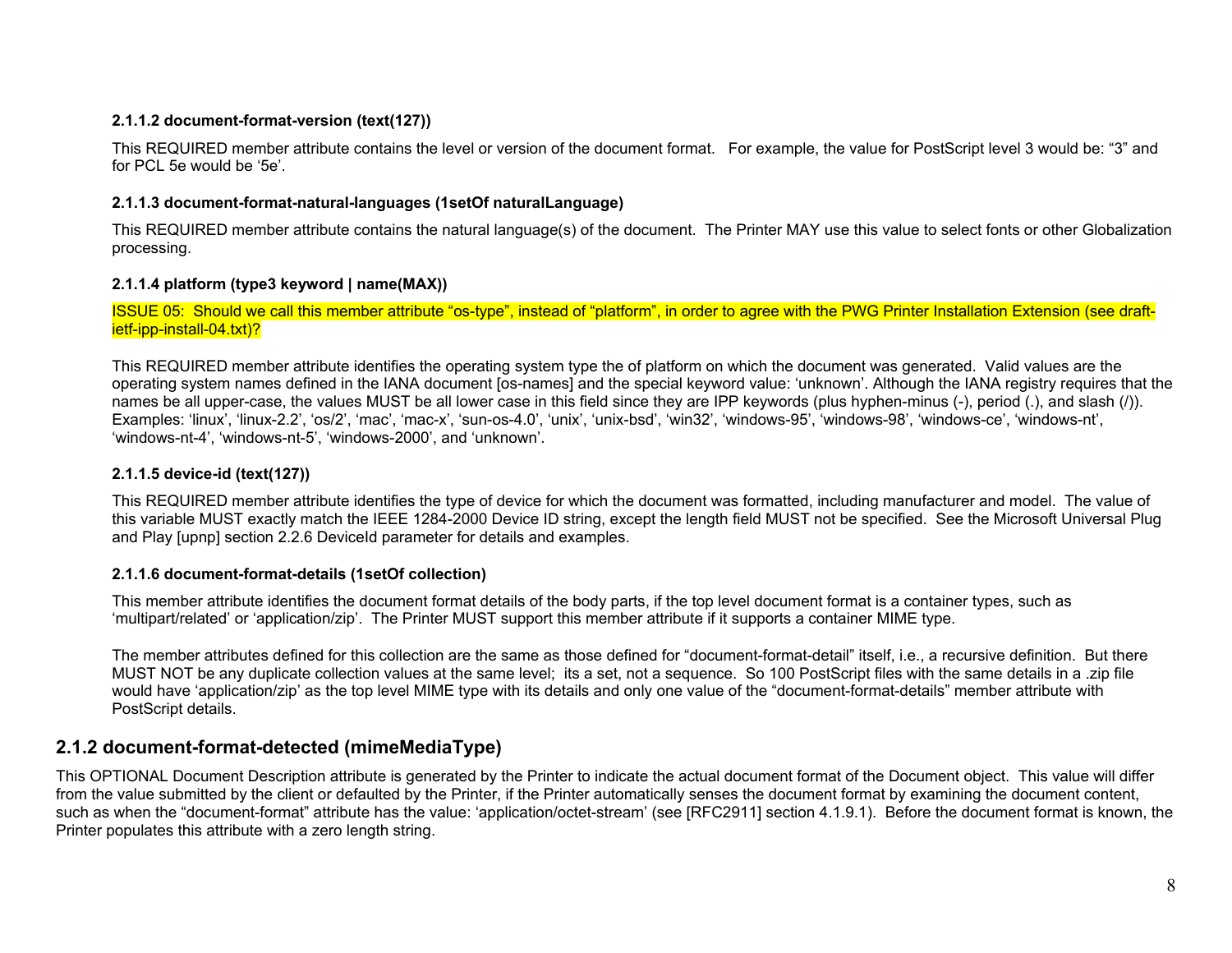# **3 Full JDF/1.1 FileSpec specification**

Here is the JDF/1.1 FileSpec specification:

# **3.1.1 FileSpec**

Specification of a file or a set of files.

## *3.1.1.1.1.1.1.1 Resource Properties*

#### **Resource class:** Parameter

Resource referenced by: Error! Reference source not found., Error! Reference source not found., Error! Reference not found., Error! Reference source not found., Error! Reference source not found. **Example Partition:** *Separation* **Input of processes:** -

**Output of processes:** -

## *3.1.1.1.1.1.1.2 Resource Structure*

| Name                                                | Data Type   | Description                                                                                                                                                                                                                        |
|-----------------------------------------------------|-------------|------------------------------------------------------------------------------------------------------------------------------------------------------------------------------------------------------------------------------------|
| <b>Application?</b>                                 | string      | Creator application, such as Photoshop.                                                                                                                                                                                            |
| AppOS?                                              | enumeration | Operating system of the application that created the file. Possible<br>values are:                                                                                                                                                 |
|                                                     |             | $Unknown - Default value$                                                                                                                                                                                                          |
|                                                     |             | Mac                                                                                                                                                                                                                                |
|                                                     |             | Windows                                                                                                                                                                                                                            |
|                                                     |             | Linux                                                                                                                                                                                                                              |
|                                                     |             | Solaris                                                                                                                                                                                                                            |
|                                                     |             | <b>IRIX</b>                                                                                                                                                                                                                        |
|                                                     |             | DG UX                                                                                                                                                                                                                              |
|                                                     |             | HP UX                                                                                                                                                                                                                              |
| <b>AppVersion?</b>                                  | string      | Version of the value of the <i>Application</i> attribute.                                                                                                                                                                          |
| CheckSum?<br>New in JDF 1.1<br>Modified in JDF 1.1A | hexBinary   | Checksum of the file being referenced using the RSA MD5<br>algorithm. In JDF 1.1a, the term RSA MD was completed to RSA<br>MD5. The data type was modified to hexBinary to accommodate<br>the 128 bit output of the MD5 algorithm. |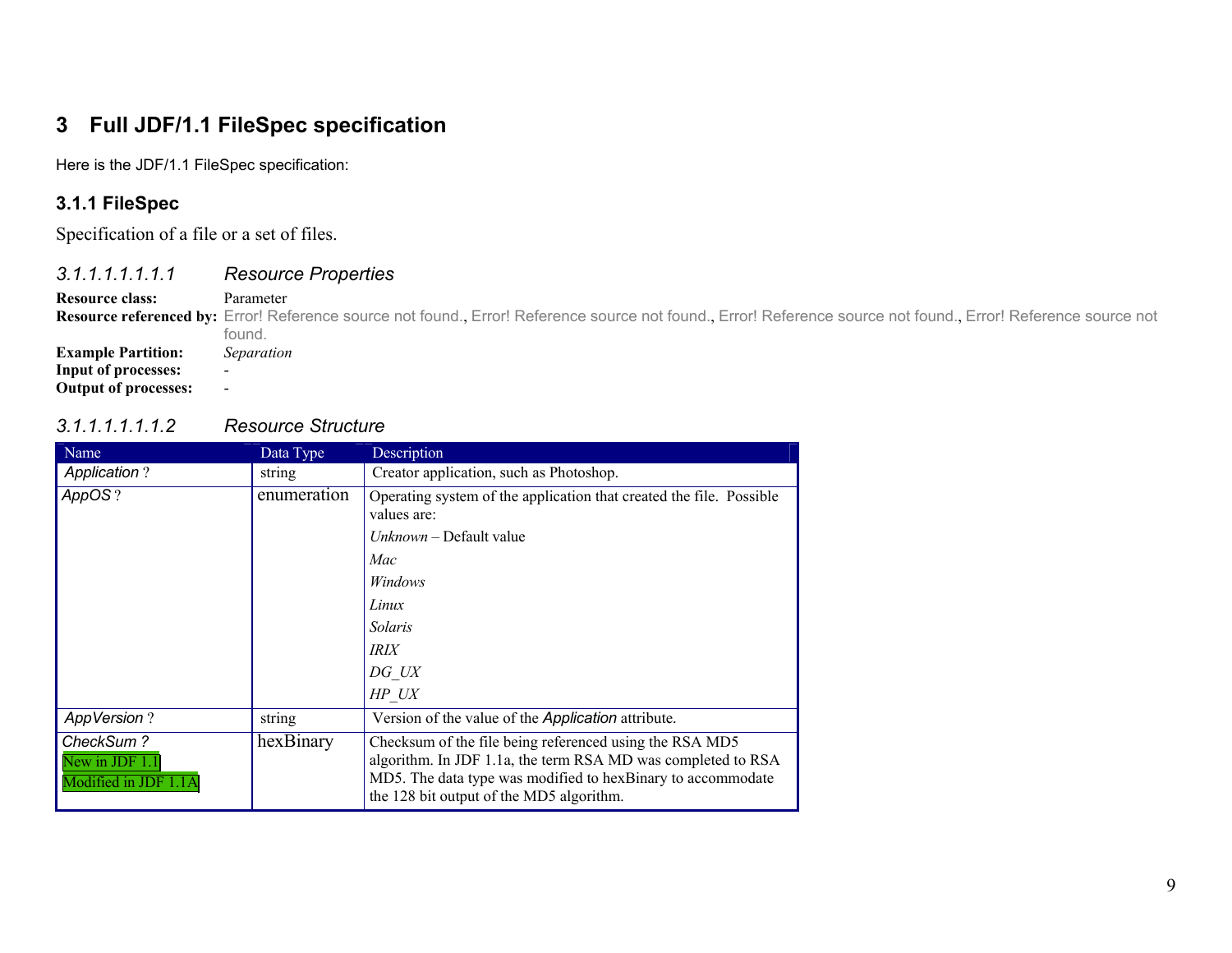| Name                           | Data Type   | Description                                                                                                                                                                                                                      |
|--------------------------------|-------------|----------------------------------------------------------------------------------------------------------------------------------------------------------------------------------------------------------------------------------|
| Compression?                   | enumeration | Indicates how the file is compressed. Possible values are:                                                                                                                                                                       |
|                                |             | None - The file is not compressed. Default value.                                                                                                                                                                                |
|                                |             | Deflate - The file is compressed using ZIP public domain<br>compression (RFC 1951)                                                                                                                                               |
|                                |             | $Gzip$ – GNU zip compression technology (RFC 1952)                                                                                                                                                                               |
|                                |             | Compress - UNIX compression (RFC 1977)                                                                                                                                                                                           |
| Disposition?                   | enumeration | Indicates what the device should do with the file when the process<br>that uses this resource as an input resource completes. Possible<br>values are:                                                                            |
|                                |             | $Unlink$ – The device should release the file.                                                                                                                                                                                   |
|                                |             | Delete - The device should attempt to delete the file.                                                                                                                                                                           |
|                                |             | Retain - The device should do nothing with the file. Default value.                                                                                                                                                              |
| DocumentNaturalLang?           | language    | The natural language of the document this FileSpec refers to.                                                                                                                                                                    |
| FileFormat?                    | string      | A formatting string used with the Template attribute to define a<br>sequence of filenames in a batch process.                                                                                                                    |
|                                |             | If neither URL nor UID are present, both FileFormat and<br>FileTemplate must be present, unless the resource is a pipe. For<br>more information, see the text following this table.                                              |
| FileSize?                      | integer     | Size of the file in Byte.                                                                                                                                                                                                        |
| FileTemplate?                  | string      | A template, used with <i>FileFormat</i> , to define a sequence of<br>filenames in a batch process. If neither $URL$ nor $UID$ is present,<br>both FileFormat and FileTemplate must be present, unless the<br>resource is a pipe. |
| FileVersion?<br>New in JDF 1.1 | string      | Version of the file referenced by this FileSpec.                                                                                                                                                                                 |
| MimeType?                      | string      | Mime type of the file.                                                                                                                                                                                                           |
| OSVersion?                     | string      | Version of the operating system.                                                                                                                                                                                                 |
| PageOrder?                     | enumeration | Indicates whether the pages in the file are in reverse order.<br>Possible values are:                                                                                                                                            |
|                                |             | Ascending – The first page in the file is the lowest numbered page.                                                                                                                                                              |
|                                |             | Descending – The first page in the file is the highest numbered<br>page.                                                                                                                                                         |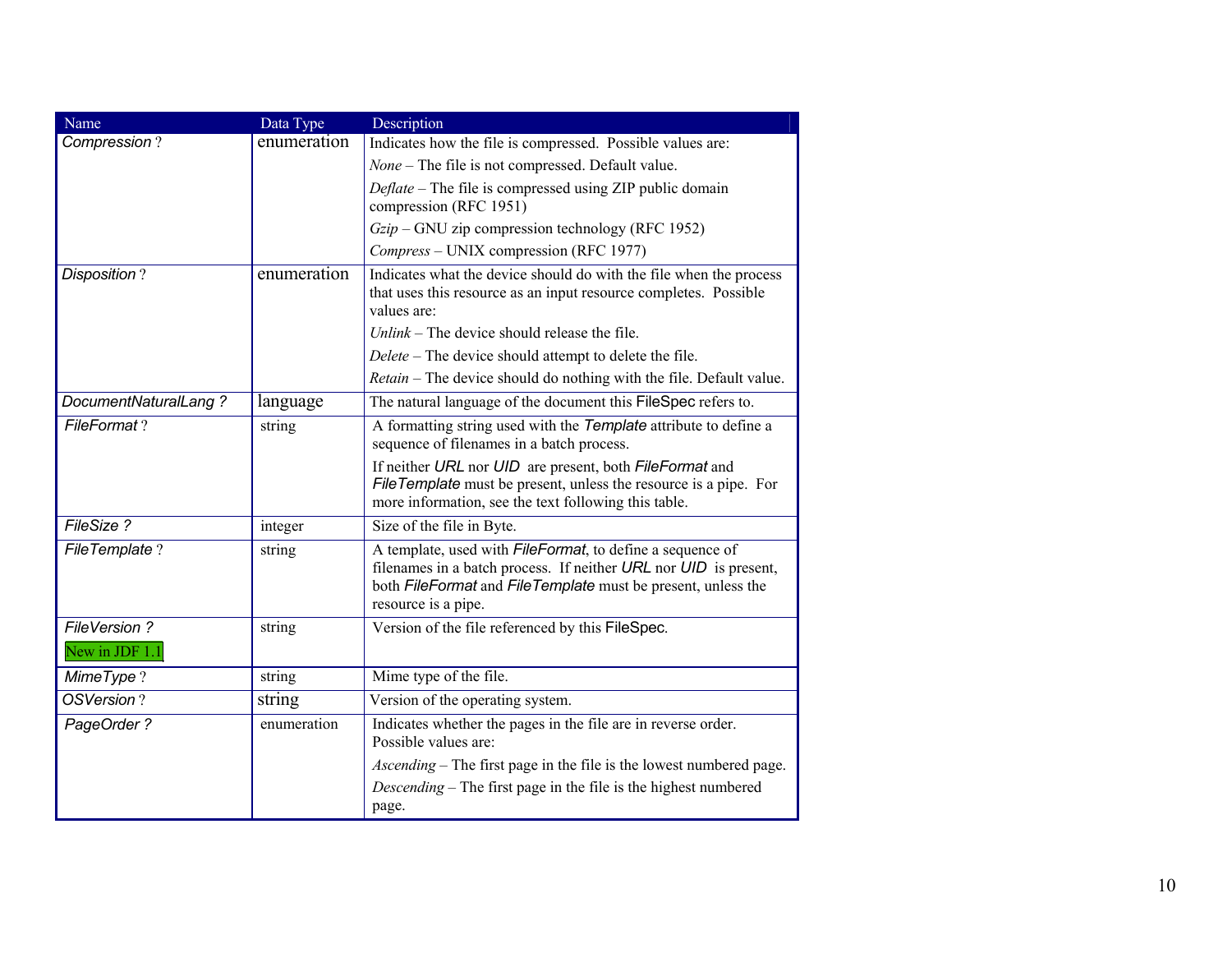| Name                    | Data Type      | Description                                                                                                                                                                                                        |
|-------------------------|----------------|--------------------------------------------------------------------------------------------------------------------------------------------------------------------------------------------------------------------|
| ResourceUsage ?         | <b>NMTOKEN</b> | If an element uses more than one FileSpec subelement, this<br>attribute is used to refer from the parent element to a certain child<br>element of this type, for example, see Error! Reference source<br>not found |
| UID ?<br>New in JDF 1.1 | string         | Unique internal ID of the referenced file. This attribute is<br>dependent on the type of file that is referenced:                                                                                                  |
|                         |                | PDF: Variable unique identifier in the ID field of the PDF file's<br>trailer.                                                                                                                                      |
|                         |                | ICC Profile: Profile ID in byte 84-99 of the ICC profile header.                                                                                                                                                   |
|                         |                | Others – Format specific.                                                                                                                                                                                          |
| URL ?                   | URL            | Location of the file. If URL is not present, and neither FileFormat<br>nor FileTemplate are present, the referencing resource must be a<br>pipe.                                                                   |
| UserFileName?           | string         | A user-friendly name which may be used to identify the file.                                                                                                                                                       |
| FileAlias *             | element        | Defines a set of mappings between file names that may occur in<br>the document and URLs (which may refer to external files or parts<br>of a MIME message).                                                         |

# *3.1.1.1.1.1.1.3*

#### *3.1.1.1.1.1.1.4 Structure ofFileAlias Subelement*

| Name               | Data Type   | Description                                                                                                                                                                                                                                                                                                                                               |
|--------------------|-------------|-----------------------------------------------------------------------------------------------------------------------------------------------------------------------------------------------------------------------------------------------------------------------------------------------------------------------------------------------------------|
| Alias              | string      | The filename which is expected to occur in the file.                                                                                                                                                                                                                                                                                                      |
| <b>Disposition</b> | enumeration | Indicates what the device should do with the file referenced by this<br>alias when the process that uses this resource as an input resource<br>completes. Possible values are:<br>$Unlink$ – The device should release the file.<br>Delete – The device should attempt to delete the file.<br><i>Retain</i> – The device should do nothing with the file. |
| MimeType?          | string      | Mime type of the file.                                                                                                                                                                                                                                                                                                                                    |
| <b>URL</b>         | URL         | The URL which identifies the file the alias refers to.                                                                                                                                                                                                                                                                                                    |

*3.1.1.1.1.1.1.5 Usage of Format and Template*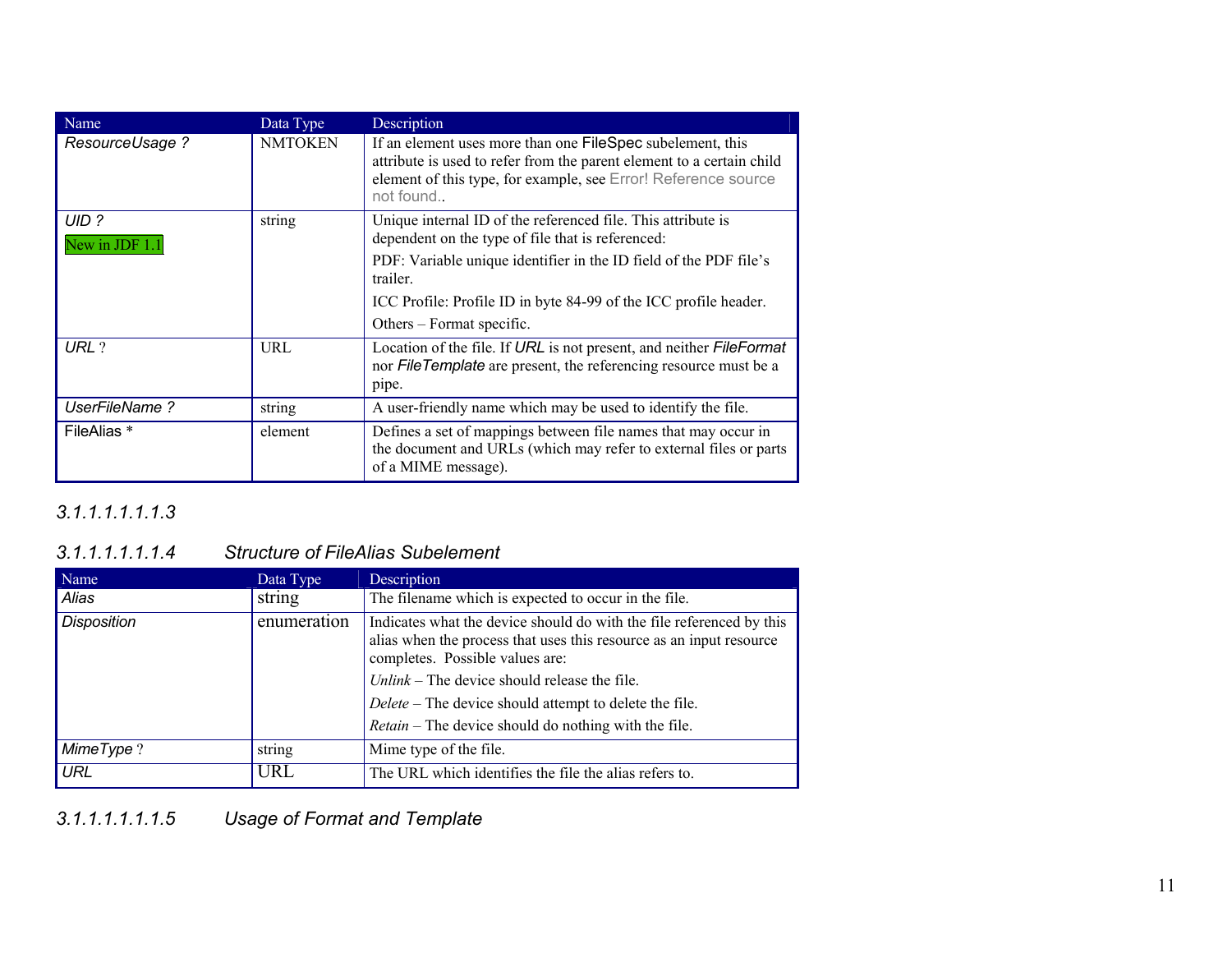The function defined when using the attributes *FileFormat* and *FileTemplate* is drawn from the same root as the standard C print function and, therefore, overtly resembles the model of that function. *FileFormat* is the first argument and *FileTemplate* is a comma-separated list of the additional arguments. FileTemplate may contain the following operators : +,-,\*,/,%,(,) which are evaluated using standard C-operator precedence and the variables defined in the following table:

| Name                 | Description                                                                                                                           |
|----------------------|---------------------------------------------------------------------------------------------------------------------------------------|
| element              | Integer iterator over all elements in a given page. Restarts at 0 for each page.                                                      |
| $\mathbf{1}$         | Integer iterator over all files produced by this process. 0-based numbering.                                                          |
| page                 | Integer iterator over the page number of a document. This is equivalent to r for the case that<br>each run contains exactly one page. |
| r                    | Integer iterator over all RunList partitions with a partition key of "Run" in an input<br><b>RunList</b>                              |
| r <sub>1</sub>       | Integer iterator over all indices in an input Run of a <b>RunList</b> . This index is equivalent to<br>looping over a RunIndex.       |
| sep                  | Separation as defined in the separation PartIDKey of a partitioned resource.                                                          |
| surf                 | Surface string, "Front" or "Back"                                                                                                     |
| <b>SheetName</b>     | SheetName string of a partitioned resource.                                                                                           |
| <b>SignatureName</b> | SignatureName string of a partitioned resource.                                                                                       |
| <b>TileX</b>         | X coordinate of a Tile                                                                                                                |
| TileY                | Y coordinate of a Tile                                                                                                                |
| PartVersion          | PartVersion string of a partitioned resource.                                                                                         |
| jobPartID            | JobPartID string                                                                                                                      |
| jobID                | Job ID string                                                                                                                         |
| jobName              | DescriptiveName of the Node that is being processed.                                                                                  |
| Time                 | Current Time in ISO 8601 format.                                                                                                      |
| Date                 | Current Date in ISO 8601 format.                                                                                                      |
| CustomerID           | CustomerID                                                                                                                            |

**Table 3-1 Predefined variables used in FileTemplate** 

Example:

<FileSpec FileFormat = "file://here/next/%s/%4.i/m%4.i.pdf" FileTemplate = "JobID,i/100,i%100"/>

with JobID = "j001" and a **RunList** defining 2023 created files will iterate all created files and place them into: